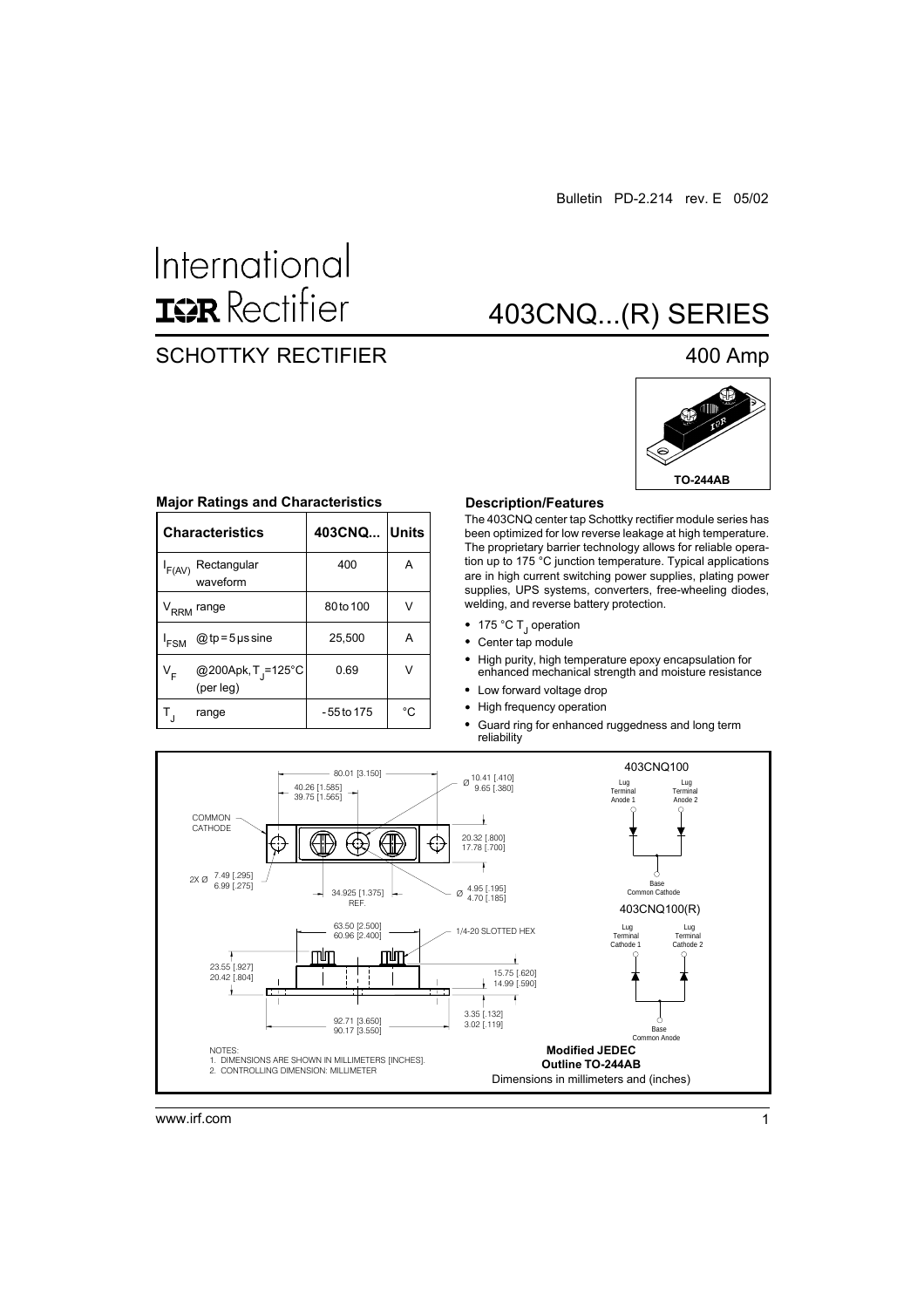### 403CNQ...(R) Series

### International **IGR** Rectifier

Bulletin PD-2.214 rev. E 05/02

### Voltage Ratings

| Part number                                            | 403CNQ080 | 403CNQ090 | 403CNQ100 |
|--------------------------------------------------------|-----------|-----------|-----------|
| Max. DC Reverse Voltage (V)                            |           |           |           |
| V <sub>RWM</sub> Max. Working Peak Reverse Voltage (V) | 80        | 90        | 100       |

### Absolute Maximum Ratings

| . .             |                                           |        |    |                                                                                                                        |                                                |
|-----------------|-------------------------------------------|--------|----|------------------------------------------------------------------------------------------------------------------------|------------------------------------------------|
|                 | <b>Parameters</b>                         |        |    | 403CNQ   Units   Conditions                                                                                            |                                                |
| 'F(AV)          | Max. Average Forward Current              | 400    | A  | 50% duty cycle $@T_c = 105°C$ , rectangular wave form                                                                  |                                                |
|                 | *See Fig. 5                               |        |    |                                                                                                                        |                                                |
| 'FSM            | Max. Peak One Cycle Non-Repetitive        | 25,500 | A  | 5µs Sine or 3µs Rect. pulse                                                                                            | Following any rated<br>load condition and with |
|                 | Surge Current (Per Leg) * See Fig. 7      | 3300   |    | 10ms Sine or 6ms Rect. pulse rated V <sub>RRM</sub> applied                                                            |                                                |
| $E_{AS}$        | Non-Repetitive Avalanche Energy           | 15     | mJ | $T_1 = 25^{\circ}C$ , $I_{\Delta S} = 1$ Amps, L = 30 mH                                                               |                                                |
|                 | (Per Leg)                                 |        |    |                                                                                                                        |                                                |
| <sup>'</sup> AR | Repetitive Avalanche Current<br>(Per Leg) |        | A  | Current decaying linearly to zero in 1 usec<br>Frequency limited by T <sub>1</sub> max. $V_a = 1.5 \times V_B$ typical |                                                |
|                 |                                           |        |    |                                                                                                                        |                                                |

### Electrical Specifications

| <b>Parameters</b> |                                                        |       |           | 403CNQ Units   Conditions |                                                            |
|-------------------|--------------------------------------------------------|-------|-----------|---------------------------|------------------------------------------------------------|
| $V_{FM}$          | Max. Forward Voltage Drop                              | 0.83  | V         | @ 200A                    | $T_1 = 25 °C$                                              |
|                   | (Per Leg) * See Fig. 1<br>(1)                          | 0.97  | V         | @ 400A                    |                                                            |
|                   |                                                        | 0.69  | V         | @ 200A                    |                                                            |
|                   |                                                        | 0.82  | V         | @ 400A                    | $T_{1}$ = 125 °C                                           |
| 'RM               | Max. Reverse Leakage Current                           | 6     | mA        | $T = 25 °C$               | $V_{\rm p}$ = rated $V_{\rm p}$                            |
|                   | (Per Leg) * See Fig. 2<br>(1)                          | 80    | mA        | $T_1 = 125 °C$            |                                                            |
| $C_T$             | Max. Junction Capacitance (Per Leg)                    | 5500  | pF        |                           | $V_B$ = 5 $V_{DC}$ (test signal range 100Khz to 1Mhz) 25°C |
| $-$ s             | Typical Series Inductance (Per Leg)                    | 5.0   | nH        |                           | From top of terminal hole to mounting plane                |
| dv/dt             | Max. Voltage Rate of Change<br>(Rated V <sub>D</sub> ) | 10000 | $V/\mu s$ |                           |                                                            |

### Thermal-Mechanical Specifications

(1) Pulse Width < 300µs, Duty Cycle <2%

|                             | Parameters                                                |      | 403CNQ       | Units               | Conditions                           |
|-----------------------------|-----------------------------------------------------------|------|--------------|---------------------|--------------------------------------|
| $\mathsf{T}_{\mathsf{J}}$   | Max. Junction Temperature Range                           |      | $-55$ to 175 | °C                  |                                      |
| $\mathsf{T}_{\mathsf{stg}}$ | Max. Storage Temperature Range                            |      | -55 to 175   | °C                  |                                      |
| $R_{thJC}$                  | Max. Thermal Resistance Junction<br>to Case (Per Leg)     |      | 0.20         | °C/W                | DC operation<br>*See Fig. 4          |
| $R_{thJC}$                  | Max. Thermal Resistance Junction<br>to Case (Per Package) |      | 0.10         | °C/W                | <b>DC</b> operation                  |
| $R_{thCS}$                  | Typical Thermal Resistance, Case<br>to Heatsink           |      | 0.10         | °C/W                | Mounting surface, smooth and greased |
| wt                          | Approximate Weight                                        |      | 79(2.80)     | $g$ (oz.)           |                                      |
| T                           | Mounting Torque Base                                      | Min. | 24(20)       |                     |                                      |
|                             |                                                           | Max. | 35(30)       | Kg-cm<br>$(lbf-in)$ |                                      |
|                             | Mounting Torque Center Hole                               | Typ. | 13.5(12)     |                     |                                      |
|                             | <b>Terminal Torque</b>                                    | Min. | 35(30)       |                     |                                      |
|                             |                                                           | Max. | 46 (40)      |                     |                                      |
|                             | Case Style                                                |      | TO-244AB     |                     | Modified JEDEC                       |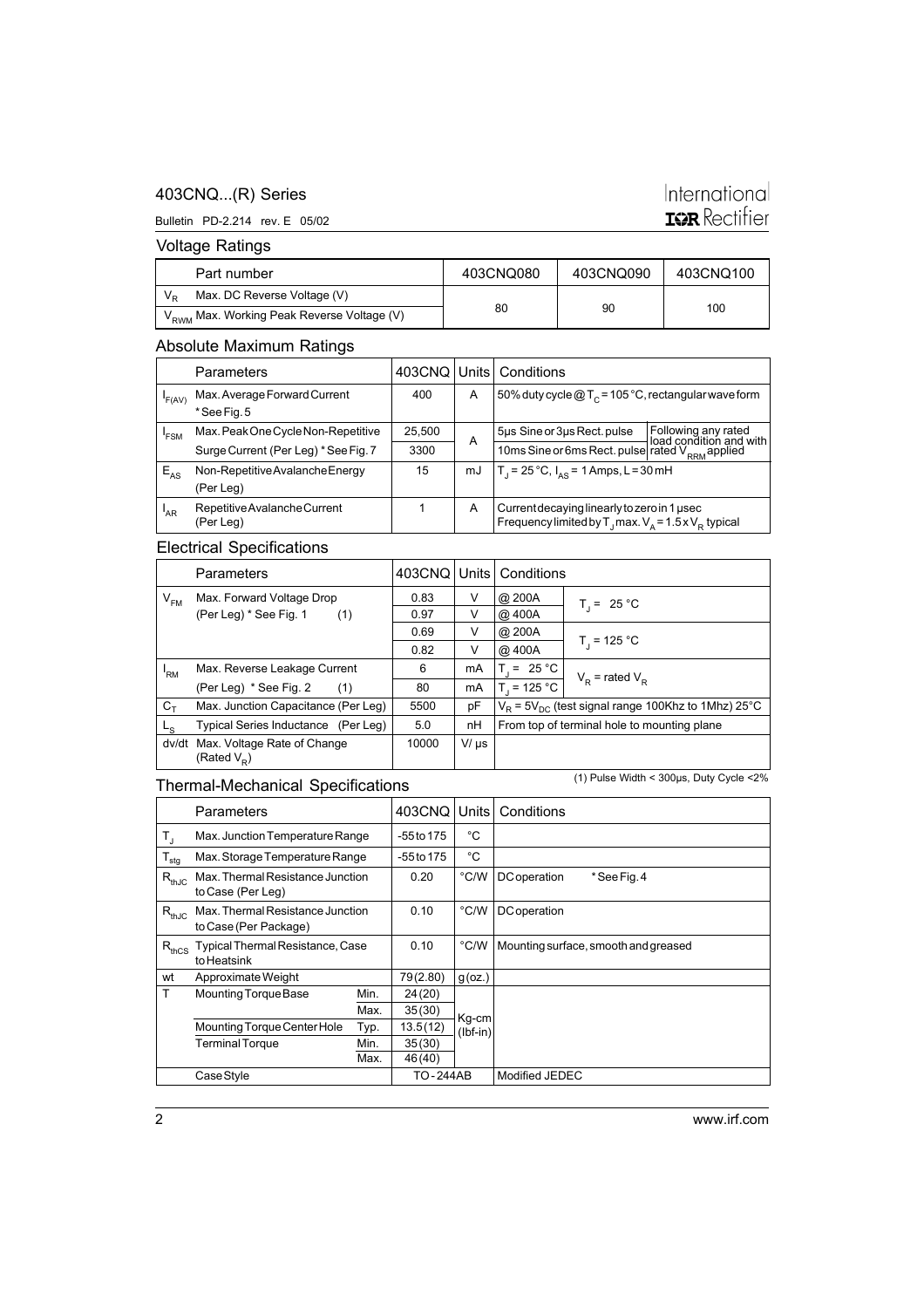### International **IGR** Rectifier

403CNQ...(R) Series

Bulletin PD-2.214 rev. E 05/02



www.irf.com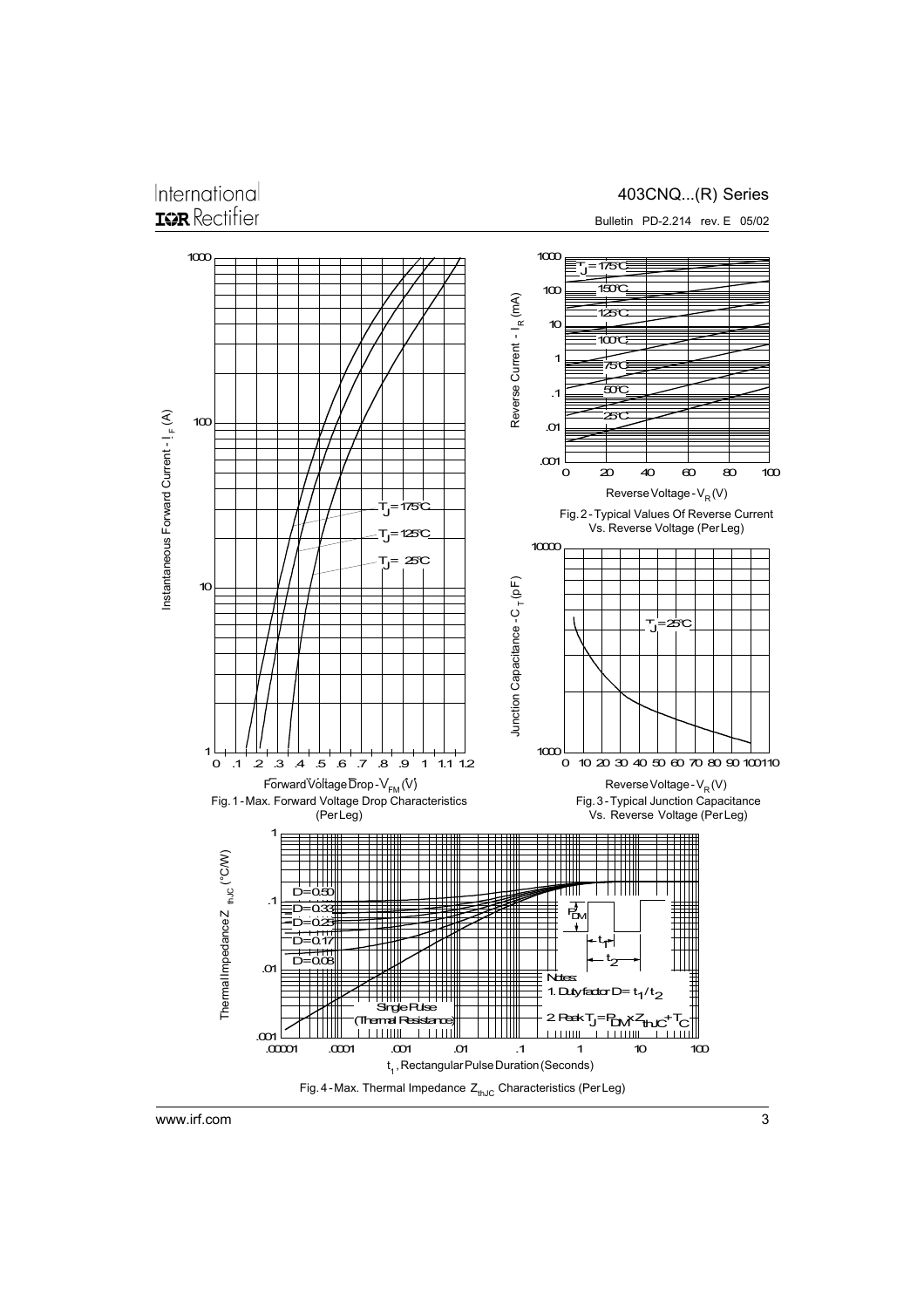